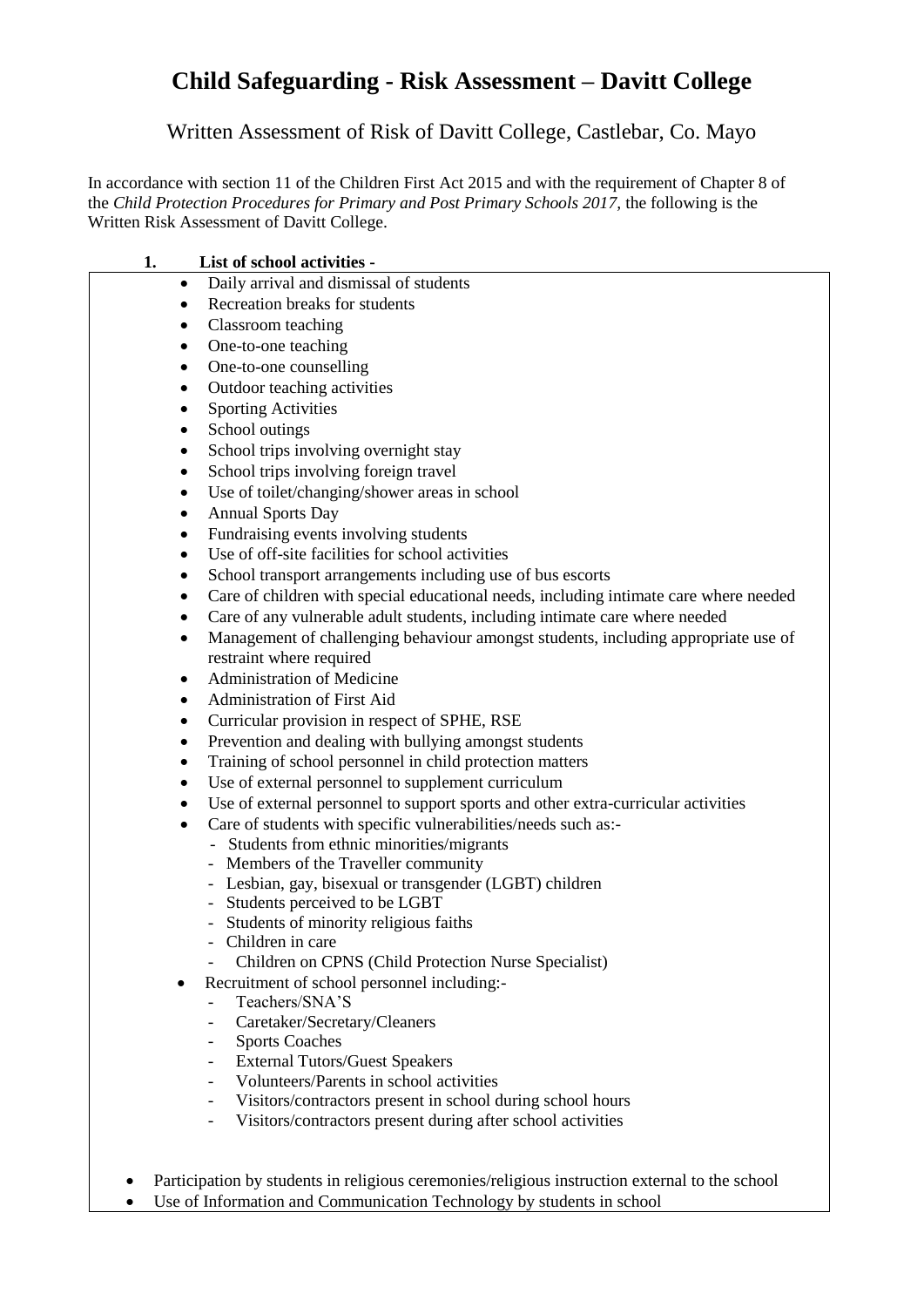- Application of sanctions under the school's Code of Behaviour including detention of students, confiscation of phones etc.
- Students participating in work experience in the school
- Students from the school participating in work experience elsewhere
- Student teachers undertaking training placement in school
- Use of video/photography/other media to record school events
- After school use of school premises by other organisations
- Use of school premises by other organisation during school day
- Breakfast club
- Homework club/after school evening study

## **2. The school has identified the following risk of harm in respect of its activities –**

- Risk of harm not being recognised by school personnel
- Risk of harm not being reported properly and promptly by school personnel
- Risk of student being harmed in the school by a member of school personnel
- Risk of student being harmed in the school by another child
- Risk of student being harmed in the school by volunteer or visitor to the school
- Risk of student being harmed by a member of school personnel, a member of staff of another organisation or other person while student participating in out of school activities e.g. school trip, swimming lessons, school sports, work experience
- Risk of harm due to bullying of student
- Risk of harm during supervision of students while attending out of school activities
- Risk of harm due to inappropriate relationship/communications between student and another student or adult
- Risk of harm due to students inappropriately accessing/using computers, social media, phones and other devices while at school
- Risk of harm to students with SEN who have particular vulnerabilities
- Risk of harm to student while a student is receiving intimate care
- Risk of harm due to breaches of Code of Behaviour
- Risk of harm in one-to-one teaching, counselling, coaching situation
- Risk of harm caused by member of school personnel communicating with students in an inappropriate manner via social media, texting, digital device or other manner
- Risk of harm caused by member of school personnel accessing/circulating inappropriate material via social media, texting, digital device or other manner

## **3. The school has the following procedures in place to address the risks of harm identified in this assessment –**

- All school personnel are provided with a copy of the school's *Child Safeguarding Statement*
- The *Child Protection Procedures for Primary and Post-Primary Schools 2017* are made available to all school personnel
- School Personnel are required to adhere to the *Child Protection Procedures for Primary and Post-Primary Schools 2017* and all registered teaching staff are required to adhere to the *Children First Act 2015*
- The school implements in full the SPHE curriculum
- The school implements in full the Wellbeing Programme at Junior Cycle
- The school has an Anti-Bullying Policy which fully adheres to the requirements of the Department's *Anti-Bullying Procedures for Primary and Post-Primary Schools*